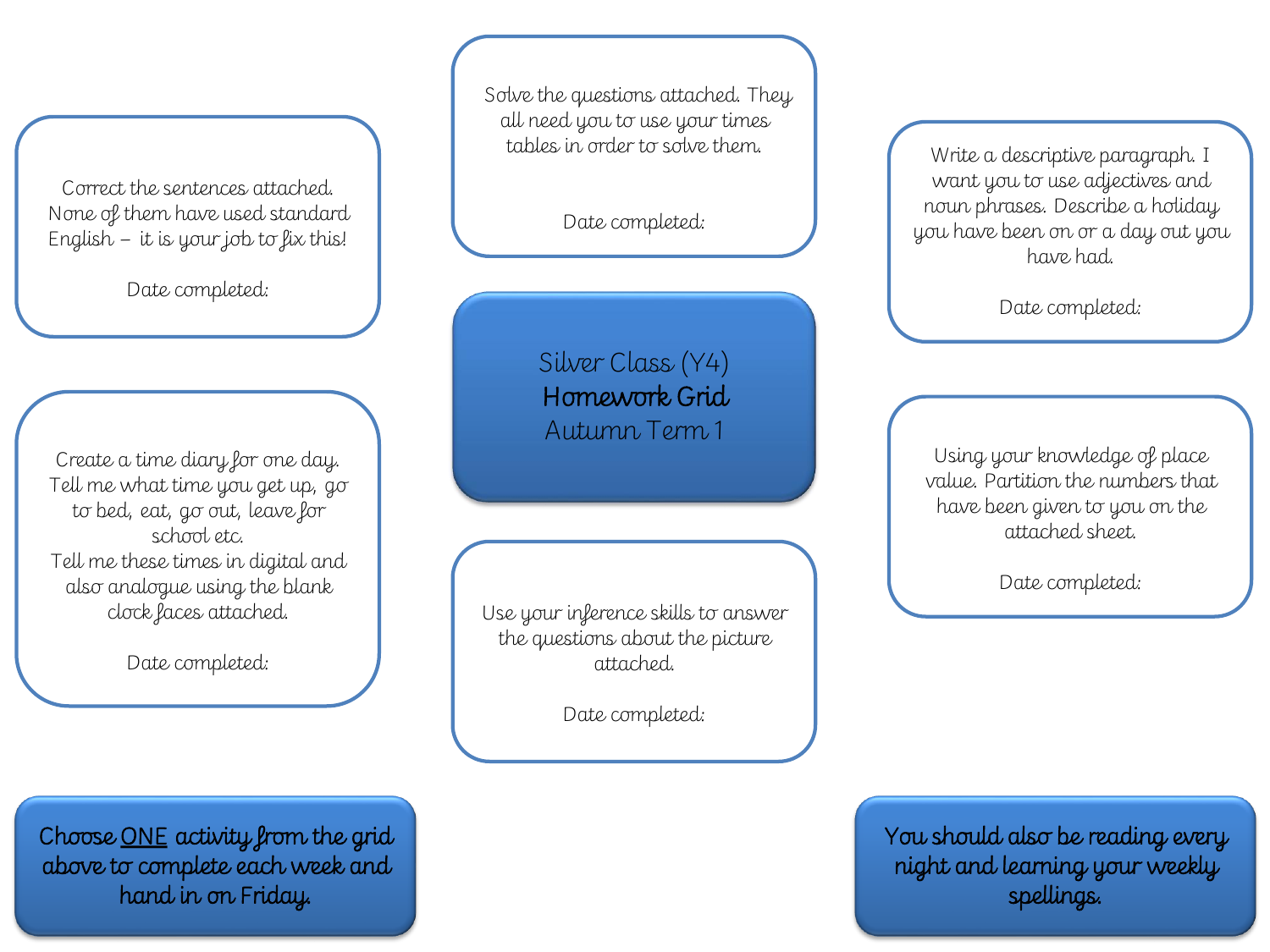Solve the questions. They all need you to use your times tables in order to solve them.

- 1. What is:
- a) Nine multiplied by ten?
- b) Fourteen divided by two?

## 2.

- a) How many fives are there in thirty?
- b) What is eleven lots of two?
- c) How many tens make thirty?
- 3. There are nine palm trees on a desert island. Each palm tree has five coconuts growing on it. How many coconuts are growing in total?

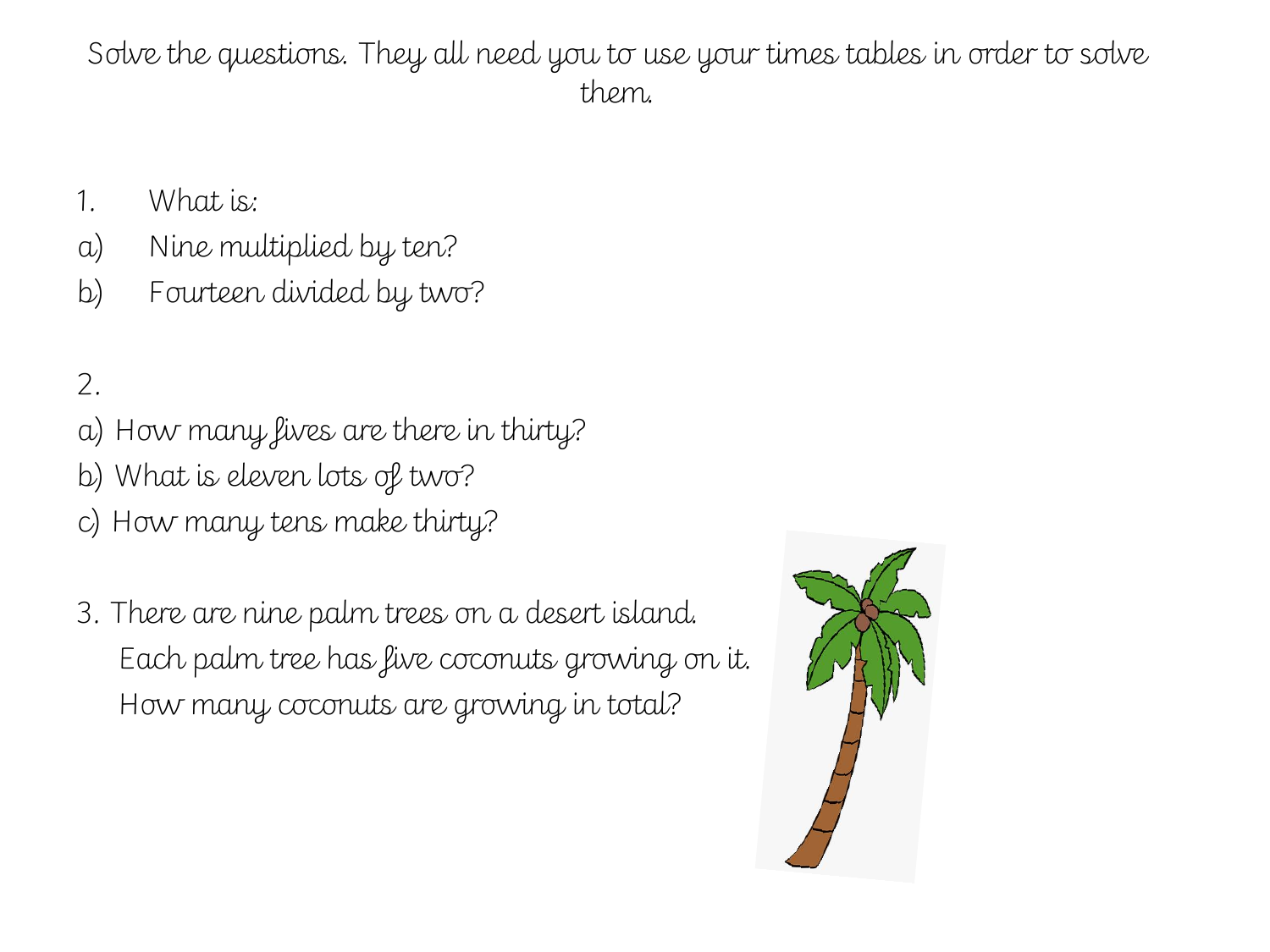Using your knowledge of place value. Partition these numbers.

- 1. 253
- 2. 642
- 3. 5421
- 4. 2001
- 5. 4862
- 6. 7094
- 7. 4380
- 8. 1527

Set these out just as we have done in school in our Mathematics books.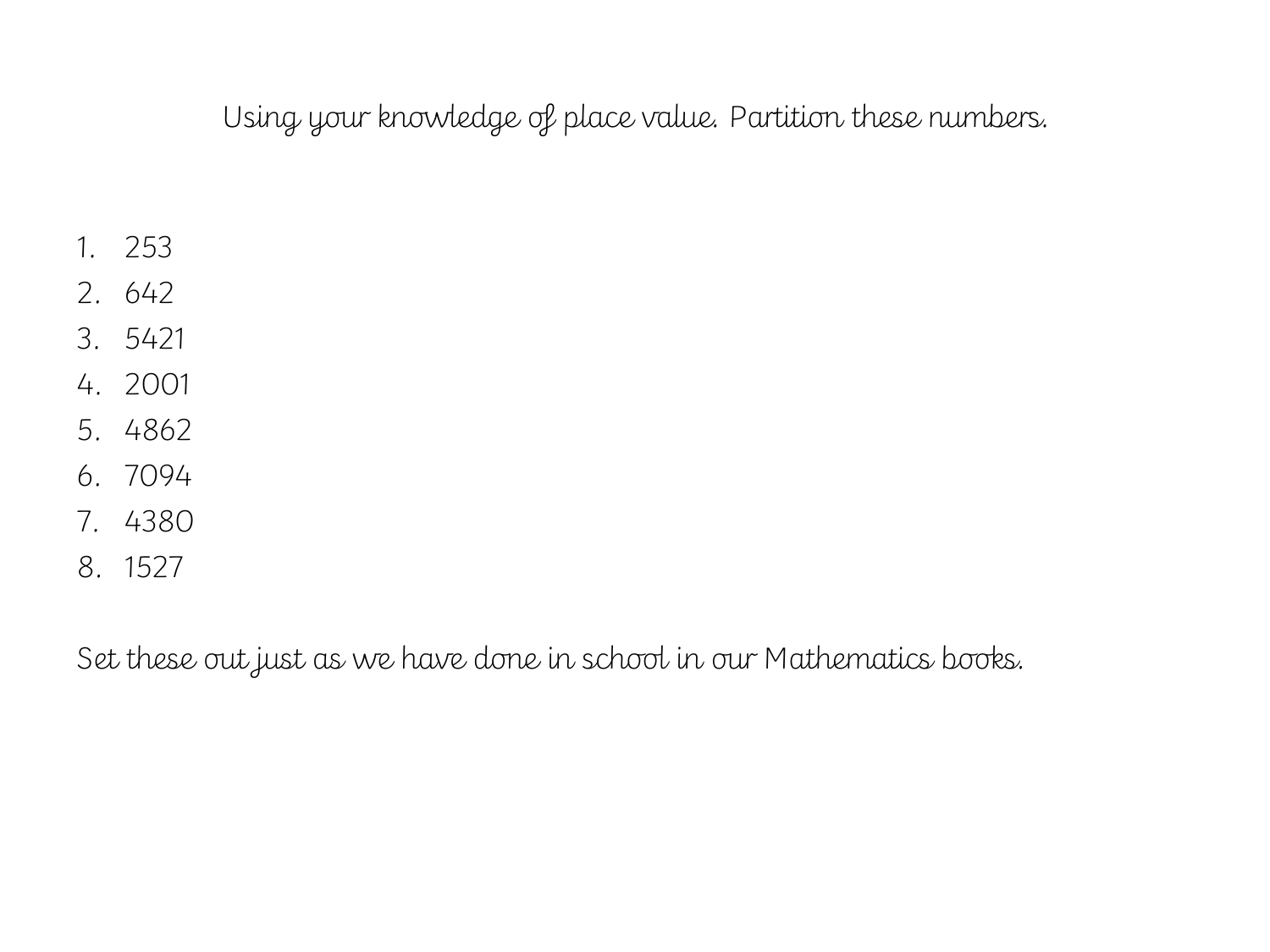Use your inference skills to answer the questions about the picture.

Inference questions:

- What do you think happened to the ship in the background?
- Is this setting close to the surface of the water? How do you know?
- How long do you think the ship has been there? Explain your answer.

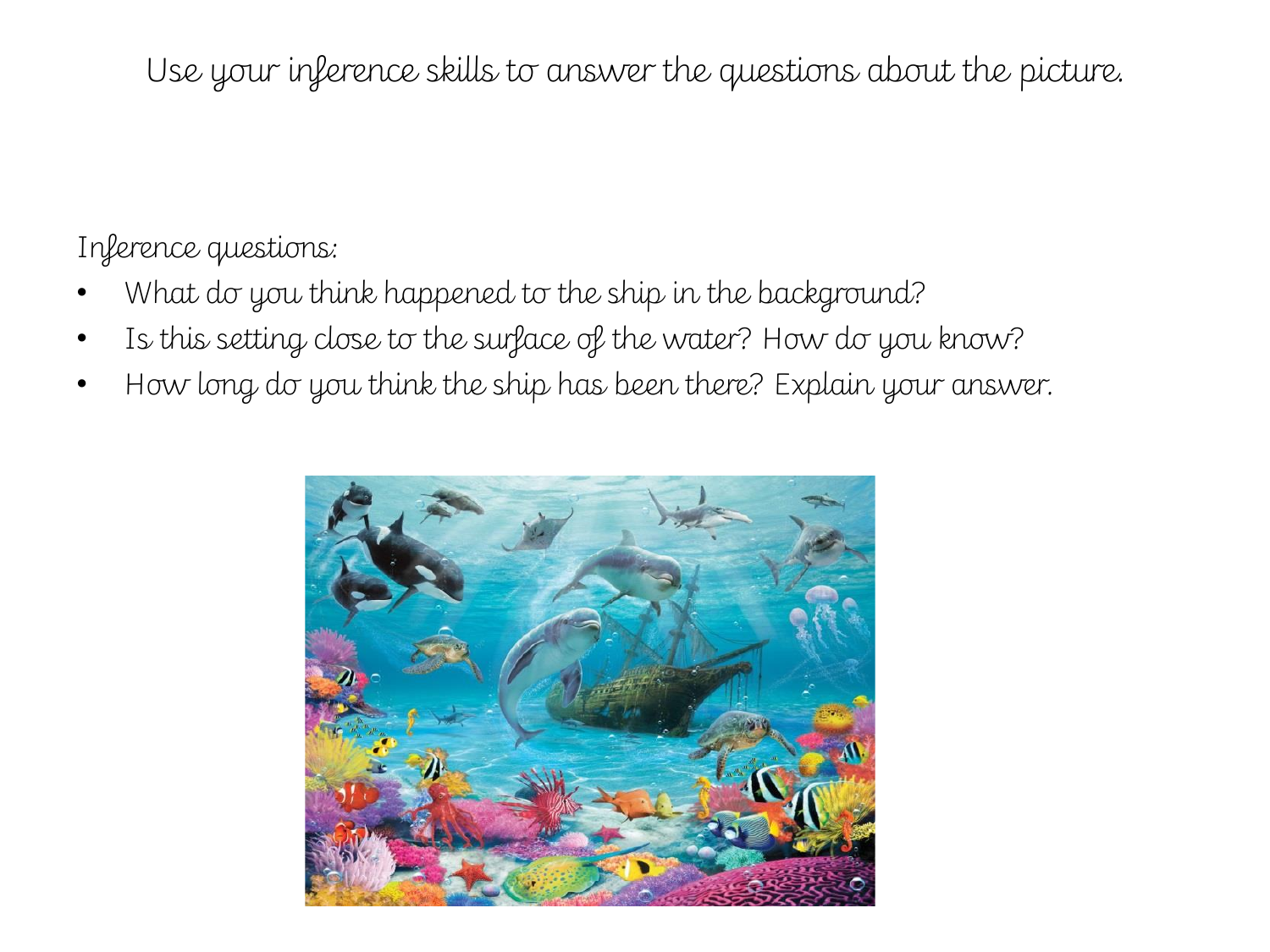Create a time diary for one day. Tell me what time you get up, go to bed, eat, go out, leave for school etc.

Tell me these times in digital and also analogue using the blank clock faces.